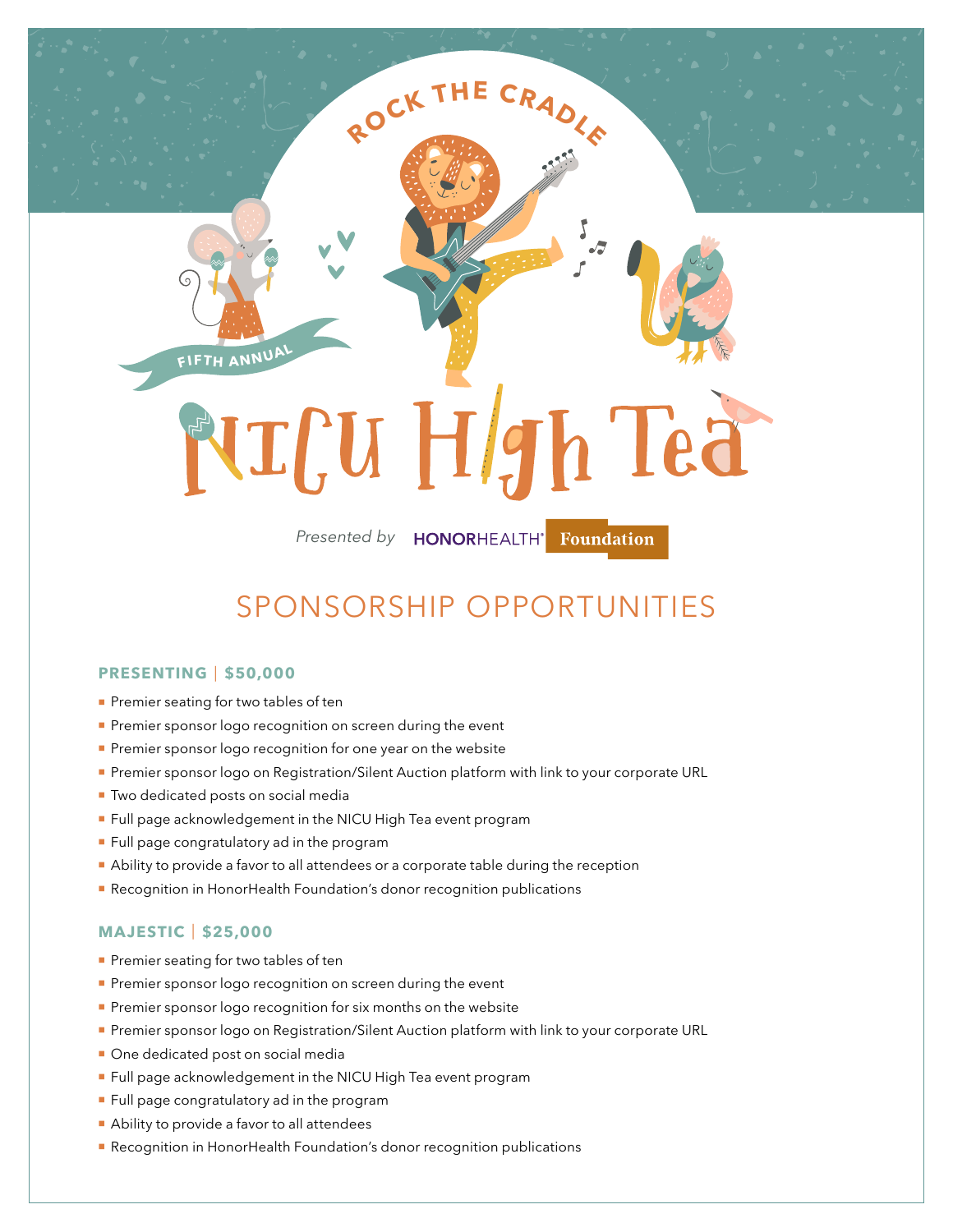# SPONSORSHIP OPPORTUNITIES

# **MIRACLE** | **\$15,000**

- Premier seating for two tables of ten
- Premier sponsor logo recognition on screen during the event
- Premier sponsor logo recognition for six months on the website
- **Premier sponsor logo on Registration/Silent Auction platform with link to your corporate URL**
- **Full page congratulatory ad in the program**
- Acknowledgement in the NICU High Tea event program
- **Recognition in HonorHealth Foundation's donor recognition publications**

## **DREAM** | **\$10,000**

- Premier seating for one table of ten
- **Sponsor Logo recognition during event**
- **Sponsor logo on recognition for three months on the website**
- **Full page congratulatory ad in the program**
- **Sponsor logo on Registration/Silent Auction platform with link to your corporate URL**
- **Recognition in HonorHealth Foundation's donor recognition publications**

# **BELIEVE** | **\$5,000**

- Premier seating for one table of ten
- **Sponsor logo on Registration/Silent Auction platform**
- **Sponsor logo on recognition for three months on the website**
- **Full page congratulatory ad in the program**
- **Recognition in HonorHealth Foundation's donor recognition publications**

# **HOPE** | **\$2,500**

- **Seating for one table of ten**
- **Sponsor logo on Registration/Silent Auction platform**
- **Acknowledgement in the NICU High Tea event program**
- **Recognition in HonorHealth Foundation's donor recognition publications**

# **INDIVIDUAL TICKETS**

- Adult Registration \$200.00 per person
- Child Registration \$100 (12 and under)

The amount of your contribution that is deductible to the full extent of the law is limited to the excess of your contribution over the value of the goods and services promised you. Value of goods and services is \$95.00 per adult and \$50.00 per child.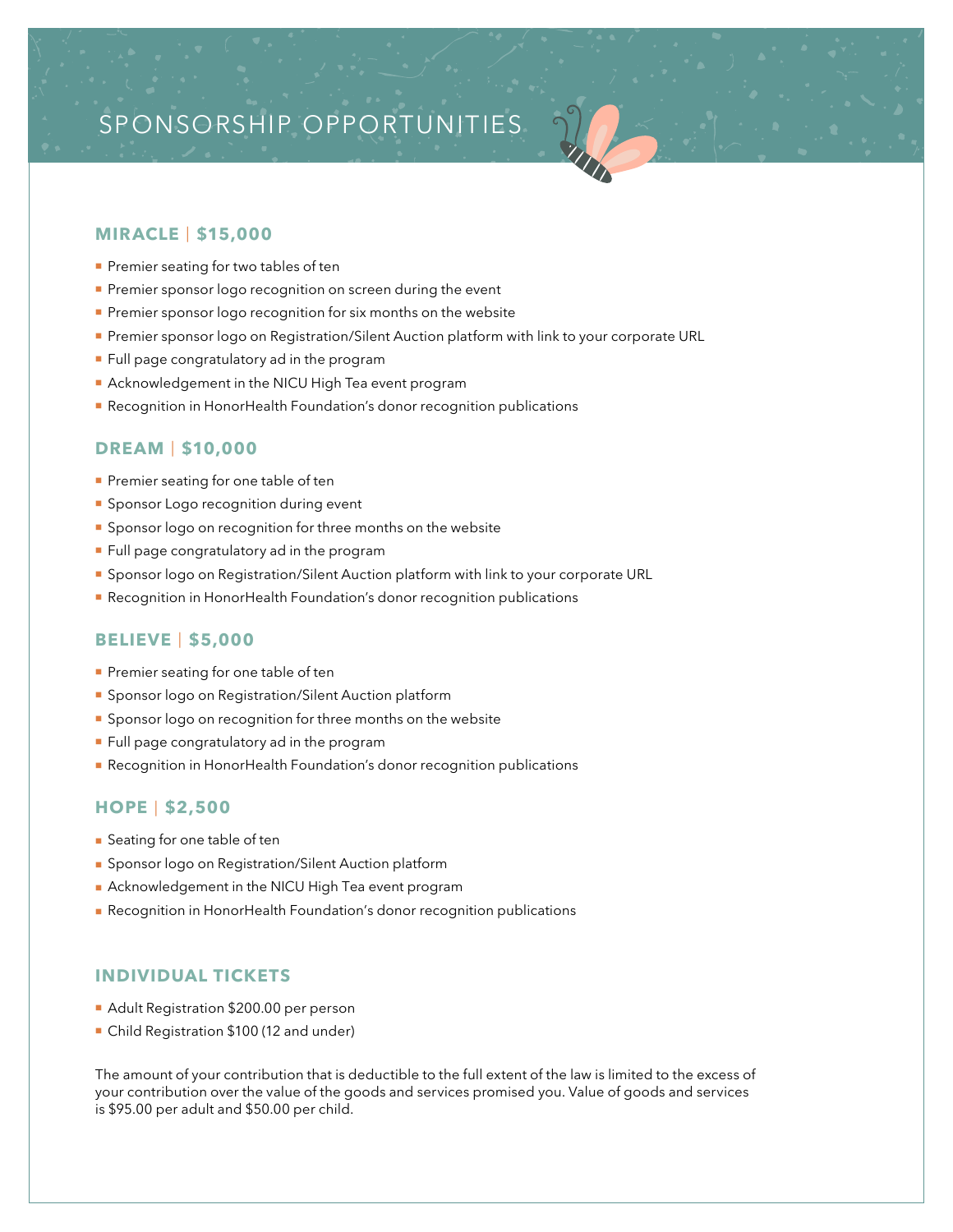# UNDERWRITING OPPORTUNITIES

# **UNDERWRITING OPPORTUNITIES**

- **Event Registration \$8,000 (One Sponsorship available)**
- **Event Printing \$5,000 (One sponsorship available)**
- **Event Décor \$5,000 (One sponsorship available)**
- Event Marketing \$3,000 (Multiple sponsorships available)
- **Event Favors \$2,000 (One sponsorship available)**
- Sponsor a NICU Nurses Table \$2,500 (Multiple sponsorships available)

## **All underwriting sponsorships receive the following benefits:**

- **Logo featured on event site**
- Name recognition during the event

### **Congratulatory Ad Specs:**

Sponsorship levels of \$5,000 and above are entitled to a full-page congratulatory ad in the NICU High Tea Program.

300dpi CMYK | File format: TIF, JPG, PSD, PDF, EPs No Bleeds | Please convert fonts to outline

**Full-page:** 5.5" w X 8.5" h **Ad deadline:** September 1, 2022

## **For additional information or to discuss sponsorship levels, please contact:**

## **Stephanie Mahrer**

Vice President, Event Fundraising Stephanie.Mahrer@honorhealth.com 480-587-5014